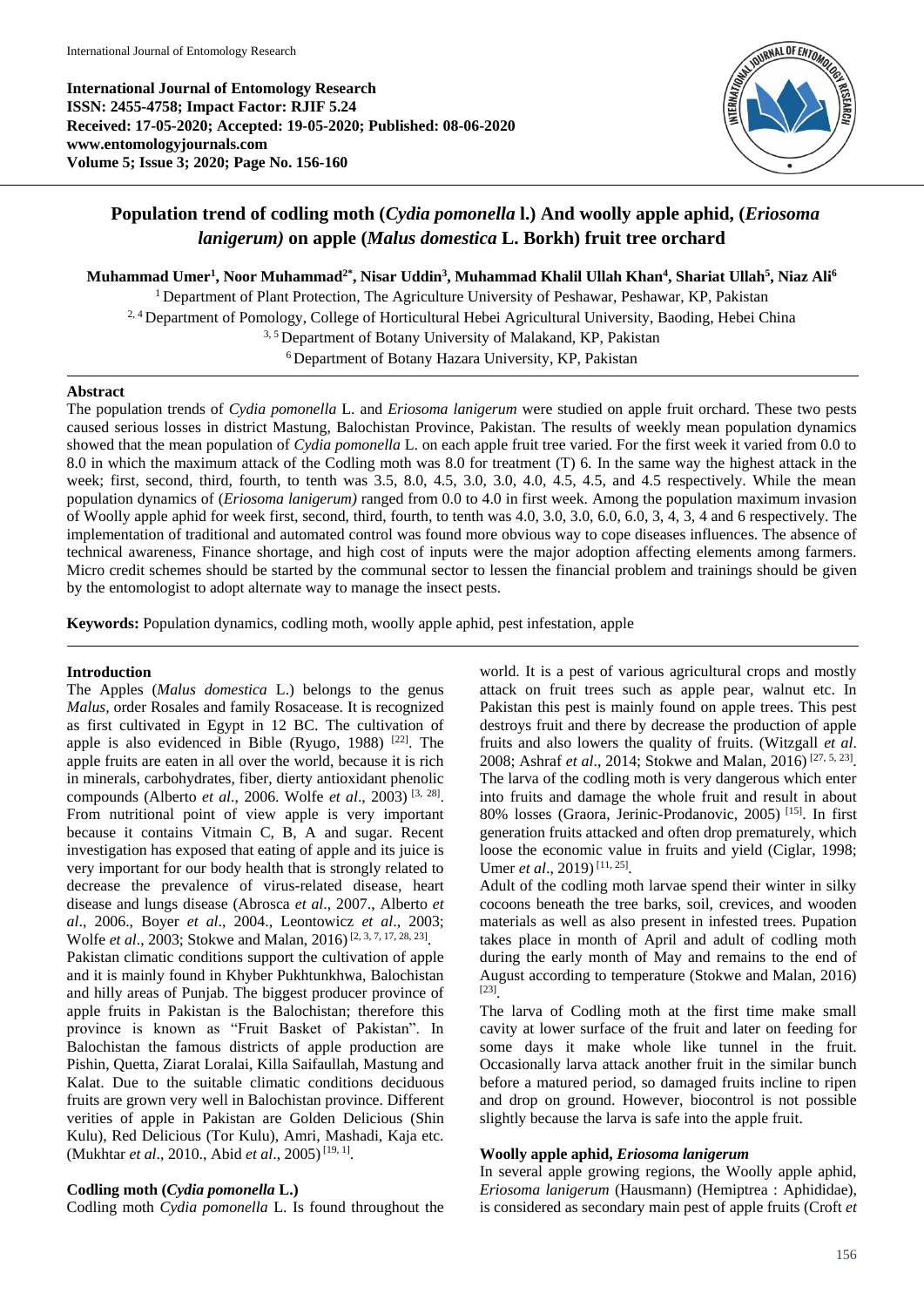*al*., 1975; Umer *et al*., 2019) [12, 25] and it is also found on pear, hawthorn, elm, *Pyracantha,* Mountain ash, (genus Sorbus), however now it is occurred in all over the world (DeBach 1964)<sup>[14]</sup>. In 19<sup>th</sup> century it was originated in Australia (Nicholls, 1932)<sup>[20]</sup>. It attacks especially on vegetative growth such as roots, shoots, woody tissues, trunk or branches and large infestation in fruits as well as also loses in yield (Brown *et al*., 1995., Brown *et al* 1994; Stokwe and Malan, 2016; Umer *et al.*, 2019)<sup>[9, 8, 23, 25]. They</sup> are small in size and wingless aphids. They are occurring in different color like reddish, white, purple and brown.

A little survey is carried out on apple fruit orchard for population dynamics of Codling moth and woolly apple aphid species and identification of these insect's pests. The production of the current survey will be exploited for managing the population densities of Codling moth and woolly apple aphid in apple fruit orchard. Hopefully, these findings could be helpful in managing the population densities of Codling moth and woolly apple aphid (Stokwe

and Malan, 2016; Umer et al., 2019)<sup>[23, 25]</sup>.

#### **Materials and methods**

This field survey was conducted in 2018. In this study the apple orchard encompassed 0.4 ha planting, located in district Mastung, this district is a main apple growing region. The Apple fruits orchards were had main two insect's pests of Codling moth (*Cydia pomonella* L.) and Woolly apple aphid, (*Eriosoma lanigerum).* The field survey in orchards was conducted in a fully randomized block design system in four replication and six treatments of each replication. The space between the trees was  $6 \times 5$ , 2m apart, accordingly. Per experimental distance was six meters separately from other. The direction of orchards was divided into four equal region north–south plots and east–west, respectively. The field survey was visited commonly for the record of population density of the concerned insect pest Table 1.

|  |  |  | Table 1: During the survey following insect's pest was observed on Apple Fruits in Orchard |
|--|--|--|--------------------------------------------------------------------------------------------|
|--|--|--|--------------------------------------------------------------------------------------------|

| <b>Common Name</b> | <b>Scientific Name</b> | Family      | Order       |
|--------------------|------------------------|-------------|-------------|
| Codling moth       | Cydia pomonella        | Tortricidae | Lepidoptera |
| Woolly apple aphid | Eriosoma lanigerum     | Aphididae   | Hemiptera   |

#### **Data Collection**

The major insect's pests of Apple fruits orchard are Codling moth and Woolly apple aphid which invade on fruit trees. The data of population density was recorded of two insect's pests on 70 Apple fruit trees. The data was recorded on weekly basis.

#### **Results**

#### **Population Dynamics**

The major insect's pests of Apple fruit were observed from the time of producing fruit till the harvest. The mean population of dynamics of Codling moth (*Cydia pomonella*  L.) and Woolly apple aphid, (*Eriosoma lanigerum).* Were recorded on weekly basis as mentation in the table 2 and 3.

#### **Codling moth (***Cydia pomonella* **L.)**

| <b>Treatment</b> | <b>Replication</b> | Week 1  | Week 2  | Week 3  | Week 4  | Week 5  | Week 6  | Week 7  | Week 8  | Week 9  | Week 10 |
|------------------|--------------------|---------|---------|---------|---------|---------|---------|---------|---------|---------|---------|
|                  | R1                 | 1.5     | 1.0     | 2.0     | 1.5     | 3.0     | $0.0\,$ | 1.0     | 1.0     | $0.0\,$ | 1.5     |
| T <sub>1</sub>   | R <sub>2</sub>     | 2.0     | 1.5     | $1.0\,$ | 2.5     | 2.5     | 1.0     | 1.5     | 2.0     | $0.0\,$ | 1.5     |
|                  | R <sub>3</sub>     | 1.5     | 1.0     | $0.0\,$ | $0.0\,$ | 1.0     | 2.0     | 0.0     | 1.5     | $0.0\,$ | $0.0\,$ |
|                  | R4                 | $0.0\,$ | $0.0\,$ | $1.0\,$ | $0.0\,$ | 1.0     | 1.0     | 1.0     | 1.5     | $1.0\,$ | $0.0\,$ |
|                  | R1                 | 1.0     | 1.0     | $0.0\,$ | $0.0\,$ | 1.5     | 1.0     | 2.0     | 1.0     | 1.0     | 1.0     |
| T <sub>2</sub>   | R <sub>2</sub>     | 1.5     | 2.5     | 2.0     | 1.5     | 1.0     | $0.0\,$ | 2.5     | 1.5     | 1.0     | $0.0\,$ |
|                  | R <sub>3</sub>     | $0.0\,$ | $0.0\,$ | $1.0\,$ | 2.5     | 1.0     | 1.5     | 1.0     | $0.0\,$ | $0.0\,$ | $0.0\,$ |
|                  | R4                 | 1.0     | 1.5     | $0.0\,$ | $0.0\,$ | 1.0     | 2.5     | 1.0     | 2.0     | 1.0     | 1.0     |
|                  | R1                 | $0.0\,$ | $0.0\,$ | 2.5     | 2.0     | 1.0     | $0.0\,$ | $0.0\,$ | 2.0     | 1.0     | 3.0     |
| T <sub>3</sub>   | R <sub>2</sub>     | 1.5     | 1.5     | 3.0     | 1.0     | 0.0     | 3.0     | 1.5     | $0.0\,$ | 2.0     | 1.0     |
|                  | R <sub>3</sub>     | 3.0     | 1.0     | 1.5     | 3.0     | 2.0     | 1.0     | 0.0     | 3.0     | 1.0     | $0.0\,$ |
|                  | R4                 | 2.0     | 2.5     | 1.0     | 1.5     | 1.0     | 1.5     | 1.0     | $0.0\,$ | 1.0     | 2.0     |
|                  | R1                 | 1.5     | 3.5     | 8.0     | 2.5     | 1.5     | 1.0     | 1.0     | 1.5     | $0.0\,$ | $0.0\,$ |
| T <sub>4</sub>   | R <sub>2</sub>     | 1.0     | 2.0     | 1.0     | $0.0\,$ | $2.0\,$ | 2.5     | 3.5     | 4.5     | 1.5     | $0.0\,$ |
|                  | R <sub>3</sub>     | 3.5     | 1.5     | 2.0     | 1.0     | 0.0     | 2.5     | $0.0\,$ | $0.0\,$ | $0.0\,$ | $0.0\,$ |
|                  | R4                 | $0.0\,$ | 0.0     | 1.0     | 1.0     | 2.0     | 1.5     | 1.5     | 2.5     | 3.0     | 4.5     |
|                  | R1                 | 1.0     | 1.0     | $0.0\,$ | $0.0\,$ | 2.0     | 3.0     | 4.0     | 1.5     | 2.5     | $0.0\,$ |
| T <sub>5</sub>   | R2                 | 1.5     | 1.5     | 3.0     | 2.0     | 1.5     | 2.5     | 1.0     | 1.0     | 4.5     | 2.5     |
|                  | R <sub>3</sub>     | 1.5     | 2.5     | 1.5     | 2.0     | 1.0     | 2.0     | 3.0     | $0.0\,$ | 1.5     | 3.5     |
|                  | R4                 | 3.5     | 2.5     | 1.5     | 4.5     | 2.5     | 3.5     | 1.5     | 3.0     | 4.0     | 2.0     |
|                  | R1                 | 1.5     | 2.5     | 1.5     | 2.0     | 1.0     | 1.0     | 2.0     | 4.5     | $0.0\,$ | 1.0     |
| T <sub>6</sub>   | R2                 | 8.0     | 1.5     | 2.5     | 3.5     | 0.0     | 1.0     | 3.0     | 4.0     | 2.0     | $1.0\,$ |
|                  | R <sub>3</sub>     | 3.0     | 1.5     | 2.0     | 1.0     | 1.0     | 1.5     | 2.5     | 1.5     | 3.0     | 2.0     |
|                  | R4                 | 0.0     | 1.0     | 1.5     | 1.0     | 3.0     | 2.0     | 0.0     | 1.5     | $0.0\,$ | 2.5     |

**Table 2:** Mean population dynamics of Codling moth (*Cydia pomonella* L.)

 $T=$  Treatment,  $R=$  Replication

The mean population dynamic of Codling moth (*Cydia pomonella* L.) each Apple fruit tree fluctuated from 0.0 to 8.0 in first week. Among the population, maximum attack of Codling moth with mean value of (8.0) was recorded in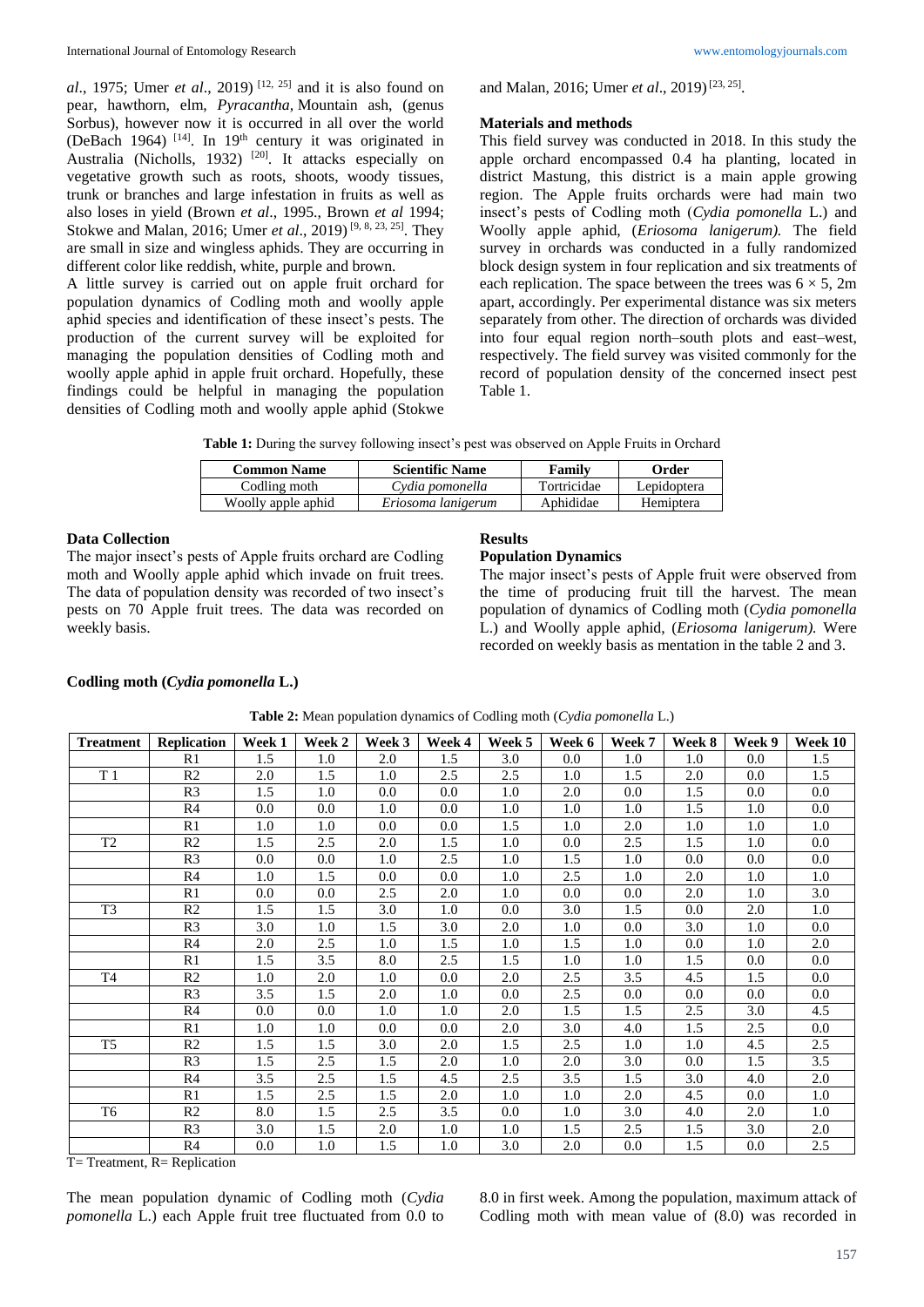treatment 6; in the similar way the no attack of Codling moth was recorded in treatment 1 (0.0). In the second week the invasion of Codling moth ranged from 0.0 to 3.5. Among the population maximum invasion of Codling moth with the mean value (3.5) was recorded in treatment 4. Third week the invasion of Codling moth ranged from 0.0 to 8.0. Among the population of maximum invasion of Codling moth (8.0) was recorded in treatment 4 (8.0); whereas the minimum attack of Codling moth was observed in treatment 1 (RI  $\&$  2), T2 (R, 3 and 4 as (1.0 each). Fourth week the invasion of Codling moth ranged from 0.0 to 4.5. Among the population maximum attack of Codling moth (4.5) was recorded in treatment 5; whereas no invaion of Codling moth was noted in treatment 4 (0.0). Fifth week the invasion of Codling moth ranged from 0.0 to 3.0. Among the population maximum attack of Codling moth (3.0) was noted in treatment 6; whereas no invaion Codling moth was recorded in treatment 6 (0.0). Sixth week the invaion of Codling moth ranged from 0.0 to 3.0. Among the population maximum invaion of Codling moth (3.0) was recorded in treatment 3; whereas no attack of Codling moth was observed in treatment 1 (0.0). In the seventh week the invasion of Codling moth was from 0.0 to 4.0. Among the population maximum invasion of Codling moth (4.0) was recorded in treatment 5; whereas no attack of Codling moth was recorded in treatment 3 (0.0). Eighth week; the invaion of Codling moth was from 0.0 to 4.5. Among population maximum invasion of Codling moth (4.0) was noted in treatment 4; whereas no invasion of Codling moth was recored in treatment 2 (0.0). Ninth week; the invasion of Codling moth ranged from 0.0 to 4.5. Among population of maximum attack of Codling moth (4.5) was recorded in treatment 5; while no attack of Codling moth was recorded in treatment 1 (0.0). In the tenth week the invaion of Codling moth ranged from 0.0 to 4.5. Among population of maximum invasion of Codling moth 4.5 was recorded in treatment 4; while no invasion of Codling moth was recorded in treatment 1 (0.0) as shown in Table 2.

#### **Woolly apple aphid, (***Eriosoma lanigerum).*

The mean population of (*Eriosoma lanigerum)* ranged from 0.0 to 4.0 in first week. Among the population maximum invasion of Woolly apple aphid (4.0) was noticed in

treatment 6; whereas no attack of woolly apple aphid was recorded in treatment 1 (0.0). Second week the attack of woolly apple aphid ranged from 0.0 to 3.0. Among the population maximum invasion of woolly apple aphid (3.0) was recorded in treatment 3; however no invasion of woolly apple aphid in treatment 1 (0.0). Third week the invasion of woolly apple aphid ranged from 0.0 to 4.0.Among the population maximum invasion of woolly apple aphid (4.0) was recorded in treatment 6; while zero invasion of woolly apple aphid was found in treatment 1 (0.0). In the fourth week the invasion of woolly apple aphid ranged from 0.0 to 6.0. Among the population maximum invasion of woolly apple aphid (6.0) was recorded in treatment 3; while no attack of woolly apple aphid was noted in treatment 1 (0.0). In the fifth week the invasion of woolly apple aphid ranged from 0.0 to 6.0. Among the population maximum invasion of woolly apple aphid (6.0) was recorded in treatment 1; similarly no invasion of woolly apple aphid was noticed in treatment 2 (0.0). Sixth week; the invasion of woolly apple aphid ranged from 0.0 to 3.0. Among the population maximum invasion of woolly apple aphid (3.0) was recorded in treatment 2; whereas no invasion of wooly apple aphid was recorded in treatment 1 (0.0). In Seventh week the invasion of woolly apple aphid was from 0.0 to 4.0. Among the population maximum invasion of woolly apple aphid (4.0) was recorded in treatment 5; while no invasion of woolly apple aphid was recorded in treatment 1 (0.0). Eight week; the invasion of woolly apple aphid ranged from 0.0 to 3.0. Among the population maximum invasion of woolly apple aphid (3.0) was noted in treatment 1; whereas no attack of woolly apple aphid was recorded in treatment 1 (0.0). Ninth week; the invasion woolly apple aphid ranged from 0.0 to 4.0. Among the population maximum invasion of woolly apple aphid (4.0) was recorded in treatment 1; whereas no invasion of woolly apple aphid was noted in treatment 2 (0.0). Tenth week; the attack of woolly apple aphid ranged from 0.0 to 6.0. Among the population maximum invasion of woolly apple aphid (6.0) was noted in treatment 5; whereas no invasion of woolly apple aphid was noted in treatment 2 (0.0). Mean population dynamics of Woolly apple aphid, (*Eriosoma lanigerum*) per apple fruit tree during April to July 2018 is mentation in Table 3.

| <b>Treatment</b> | <b>Replication</b> | Week 1 | Week 2 | Week 3  | <b>Week 4</b> | Week 5 | Week 6 | <b>Week 7</b> | Week 8 | Week 9 |
|------------------|--------------------|--------|--------|---------|---------------|--------|--------|---------------|--------|--------|
| T <sub>1</sub>   | R1                 | 1.5    | 1.0    | 1.5     | 1.5           | 2.5    | 2.0    | 0.0           | 3.0    | 1.0    |
|                  | R <sub>2</sub>     | 0.0    | 0.0    | 0.0     | 1.0           | 1.5    | 2.0    | 2.5           | 1.0    | 0.0    |
|                  | R <sub>3</sub>     | 3.0    | 2.0    | 1.5     | 2.5           | 1.0    | 0.0    | 3.0           | 0.0    | 4.0    |
|                  | R4                 | 2.5    | 1.0    | 0.0     | 0.0           | 6.0    | 2.0    | 3.0           | 1.5    | 0.0    |
|                  | R1                 | 1.0    | 0.00   | 1.0     | 1.5           | 0.0    | 1.0    | 3.0           | 2.0    | 0.0    |
|                  | R <sub>2</sub>     | 0.0    | 0.0    | 1.0     | 2.0           | 1.0    | 1.5    | 0.0           | 2.0    | 1.0    |
| T <sub>2</sub>   | R <sub>3</sub>     | 1.0    | 1.5    | 0.0     | 1.0           | 1.0    | 1.0    | 0.0           | 3.0    | 2.5    |
|                  | R <sub>4</sub>     | 0.0    | 1.0    | 3.0     | 3.0           | 1.0    | 0.0    | 1.5           | 0.0    | 2.0    |
|                  | R1                 | 2.5    | 0.0    | 2.0     | 0.0           | 1.5    | 3.0    | 1.0           | 1.0    | 0.0    |
| T <sub>3</sub>   | R <sub>2</sub>     | 0.0    | 0.0    | 0.0     | 1.5           | 1.0    | 2.0    | 1.0           | 0.0    | 0.0    |
|                  | R <sub>3</sub>     | 0.0    | 0.0    | 2.0     | 1.0           | 1.5    | 2.0    | 3.0           | 2.5    | 1.0    |
|                  | R4                 | 1.0    | 3.0    | 0.0     | 6.0           | 2.5    | 3.0    | 1.0           | 0.0    | 0.0    |
|                  | R1                 | 0.0    | 1.0    | $1.0\,$ | 0.0           | 1.5    | 1.0    | 2.0           | 1.0    | 1.0    |
| T <sub>4</sub>   | R <sub>2</sub>     | 2.0    | 1.5    | 3.0     | 1.0           | 2.0    | 2.0    | 3.0           | 2.5    | 3.0    |
|                  | R <sub>3</sub>     | 0.0    | 3.0    | 1.0     | 0.0           | 3.0    | 0.0    | 1.5           | 0.0    | 0.0    |
|                  | R <sub>4</sub>     | 0.0    | 1.0    | 2.0     | 1.0           | 1.5    | 2.5    | 0.0           | 2.0    | 3.0    |
| T <sub>5</sub>   | R1                 | 1.0    | 3.0    | 1.5     | 4.0           | 2.0    | 0.0    | 1.0           | 0.0    | 3.0    |
|                  | R <sub>2</sub>     | 1.0    | 2.0    | 2.5     | 3.0           | 2.0    | 3.0    | 4.0           | 1.0    | 0.0    |
|                  | R <sub>3</sub>     | 1.0    | 2.0    | 1.5     | 0.0           | 2.5    | 0.0    | 3.0           | 2.5    | 1.5    |

**Table 3:** Mean population dynamic of Woolly apple aphid, *Eriosoma lanigerum*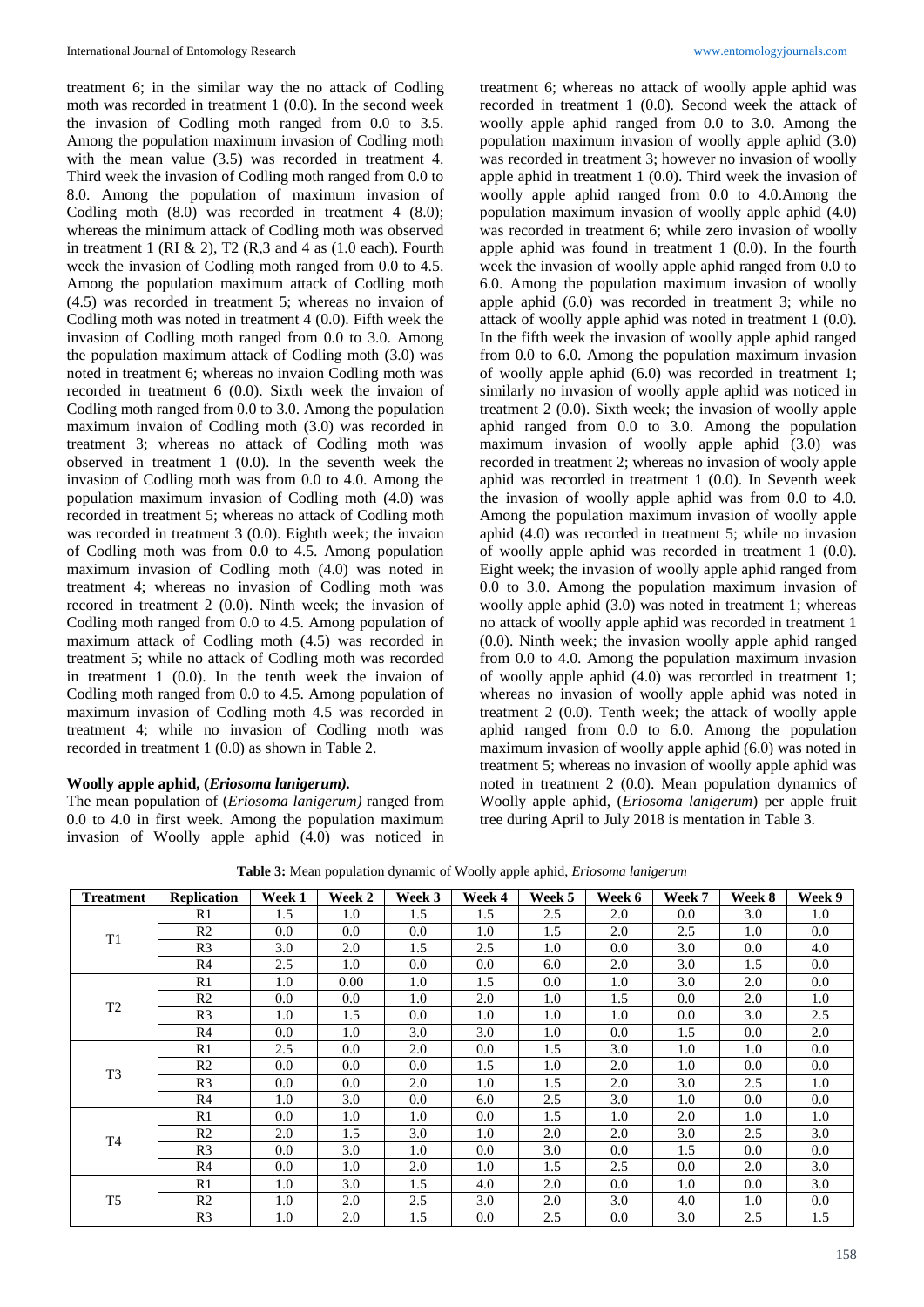|                | R4             | 2.0 | 1.0       | $\gamma$ $\epsilon$<br>ر… | 0.0     | 0.0           | 1.0           | 1.0 | 0.0 | 2.0                             |
|----------------|----------------|-----|-----------|---------------------------|---------|---------------|---------------|-----|-----|---------------------------------|
|                | R <sub>1</sub> | 3.0 | 2.0       | 1.J                       | 2.0     | 0.0           | $\sim$<br>1.5 | 0.0 | 1.0 | $\overline{\phantom{0}}$<br>1.5 |
|                | R <sub>2</sub> | 4.0 | 0.0       | 2.0                       | 1.0     | 0.0           | 2.5           | ر د | 3.0 | 1.0                             |
| T <sub>6</sub> | R <sub>3</sub> | 0.0 | $\cdot$ . | 0.0                       | $0.0\,$ | $\cdot \cdot$ | 2.0           | ر…  | 0.0 | 3.0                             |
|                | R <sub>4</sub> | 2.0 | 3.0       | 4.0                       | $1.0\,$ | 0.0           | 2.0           | 0.0 | 1.0 | $\overline{ }$<br>1.3           |

T= Treatment, R= Replication

#### **Discussion**

The apple is cultivated on round about 47.7 thousand hectares with an annual yield production was 315.4 thousand tones; the normal production of apple fruit is being 6.6 thousand tone/ha (Ali Muhammad, 2011) [18] . Balochistan is the main production region for Apple fruit yield in Pakistan whereas Khaber pakhtoonkhawa positioned on second number with providing 25 percent of national growth (Abdul Wahid, 2001)<sup>[16]</sup>. The customers are attracted at procure highest price due to the shape and size, very beautiful crispy taste, pleasant flavor and nourishing price (Asif Ali *et al.*, 2004; Umer *et al.*, 2019)<sup>[4, 25]</sup>.

The production gap of apple in Pakistan is linked with several elements like most dominant factor is the insect pests and diseases. According to Batool *et al*. (2007) [6] fruit diseases has emerged as potential threat to fruit productivity globally. In Pakistan, the agriculturalists associated with apple fruit tree orchards face a lot of problems from insect pests, mostly Sanjose Scale, Apple Tree Borer, Apple Scab, Codling moth and wholly apple Aphid. The apple is a species that requires the greatest number of treatments in control of pests and diseases (Stokwe and Malan, 2016)<sup>[23]</sup>. The control of these insects' pests which relay more use of chemical insecticides that are often overused or misused.

The most important pests on apples are Codling moth (*C. pomonella* L.) that occur frequently (Stokwe and Malan, 2016)<sup>[23]</sup>. Our study reported that the attack Codling moth was somewhat very high and the mean population trend of Codling moth (*Cydia pomonella* L.) fluctuated from 0.0 to 8.0. The attack was very high in the treatment 6 and so on this study is comparable with the investigation of Umer *et al*. (2019) [25] . In additional investigation, the grasshopper Grasshopper (Chortjippus brunneus) and Cabbage Butter Fly (Pieris brassicae) are the main harmful and serious insect pests invade on mustard crops (Sharma *et al*., 1972, Umer *et al.*, 2019)<sup>[25]</sup>.

Similarly the attack of *Eriosoma lanigerum* was also very frequent and the mean population dynamic of *Eriosoma lanigerum* ranged from 0.0 to 6.0. Among the population maximum invasion of Woolly apple aphid was 6.0 in the treatment T1 in fourth week and treatment T3 in the fifth week. *Grapholita molesta* Oriental fruit moth, (Busck) (Lepidoptera: Tortricidae) is the most serious and destructive pest and major preventive factor for fruit tress such as apples, peaches, apricots (Rothschild and Vickers, 1991)<sup>[25]</sup>.

#### **Conclusion**

Codling moth and woolly apple aphid has been present in Pakistan that it is absolutely the major pests on apple. On the basis of our current study, we concluded that awareness level of growers is at usual but adoption is at unusual level. Farmers know the affecting pest but ignorant about the management trick, maximum apple fruit producer have no knowledge about control of apple insects pests and they have no plan at the time of fruit germinating to apply the management to control insect pests. Growers need training

to enhance the technical knowledge, finance for investment and pure chemicals for better protection. Growers were found more dependent on extensive application chemicals they should be made aware of bio-control and in order to promote bio-control instead of chemicals, there is a need to monitor pest population regularly especially the peak time of Insects/pests emergence. In current study the data was recorded on the weekly basis and mean population dynamics of Codling moth (*Cydia pomonella* L.) and Woolly apple aphid (*Eriosoma lanigerum*) was very high and caused serious loses to apple fruit production.

#### **Authors Contribution**

MU did experimental and field work, NM wrote the Paper, NU and MKK helped in data analysis, SU and NA reviewed the Paper. All the authors reviewed and approved the final manuscript.

#### **Acknowledgement**

Authors are thankful to Department of Botany Hazara University for providing guidance and support for this research work.

#### **References**

- 1. Abid M. Effect of Citric Acid with Lactic Acid on the Quality and Sensory Characteristics of Apple Drink. M.Sc. Thesis, University of Agriculture, Faisalabad, Pakistan, 2005.
- 2. Abrosca BD, Pacifico SG, Cefarelli C, Mastellone A, Fiorentino A. Limoncella apple, an Italian apple cultivar: phenolic and flavonoid contents and antioxidant activity. Food. Chem. 2007; (104):1333- 1337.
- 3. Alberto MR, Rinsdahl-Canavosio MA, Manca MC. de Nadra. Antimicrobial effect of polyphenols from apple skins on human bacterial pathogens. EJB. 2006; (9):0717-3458.
- 4. Ali A, Raza MH, Khan MA, Manzoor H. Effect of different periods of ambient storage on chemical composition of apple fruit. Int J Agric Biol. 2004; 6(2):568-571.
- 5. Ashraf S, Khan GA, Ali S, Iftikhar M, Mehmood NN. Managing Insect Pests & Diseases of Citrus: On Farm Analysis from Pakistan. PJP. 2014; 26(02):301-307.
- 6. Batool A, Iftikhar Y, Mughal SM, Khan MM, Jaskani MJ, Abbas M *et al*. Citrus Greening Disease – A major cause of citrus decline in the world – A Review, Horticulture Science. (Prague). 2007; 34(4):159-166.
- 7. Boyer J, Liu RH. Apple phytochemicals and their health benefits. Nutr. J. 2004; (3):51-75.
- 8. Brown MW, Schmitt JJ. Population dynamics of woolly apple aphid (Homoptera: Aphididae) in West Virginia apple orchards. Environ. Entomol. 1994; 23(5):1182- 1188.
- 9. Brown MW, Schmitt JJ, Ranger S, Hogmire HW. Yield reduction in apple by edaphic woolly apple aphid (Homoptera: Aphididae) populations. J Economic